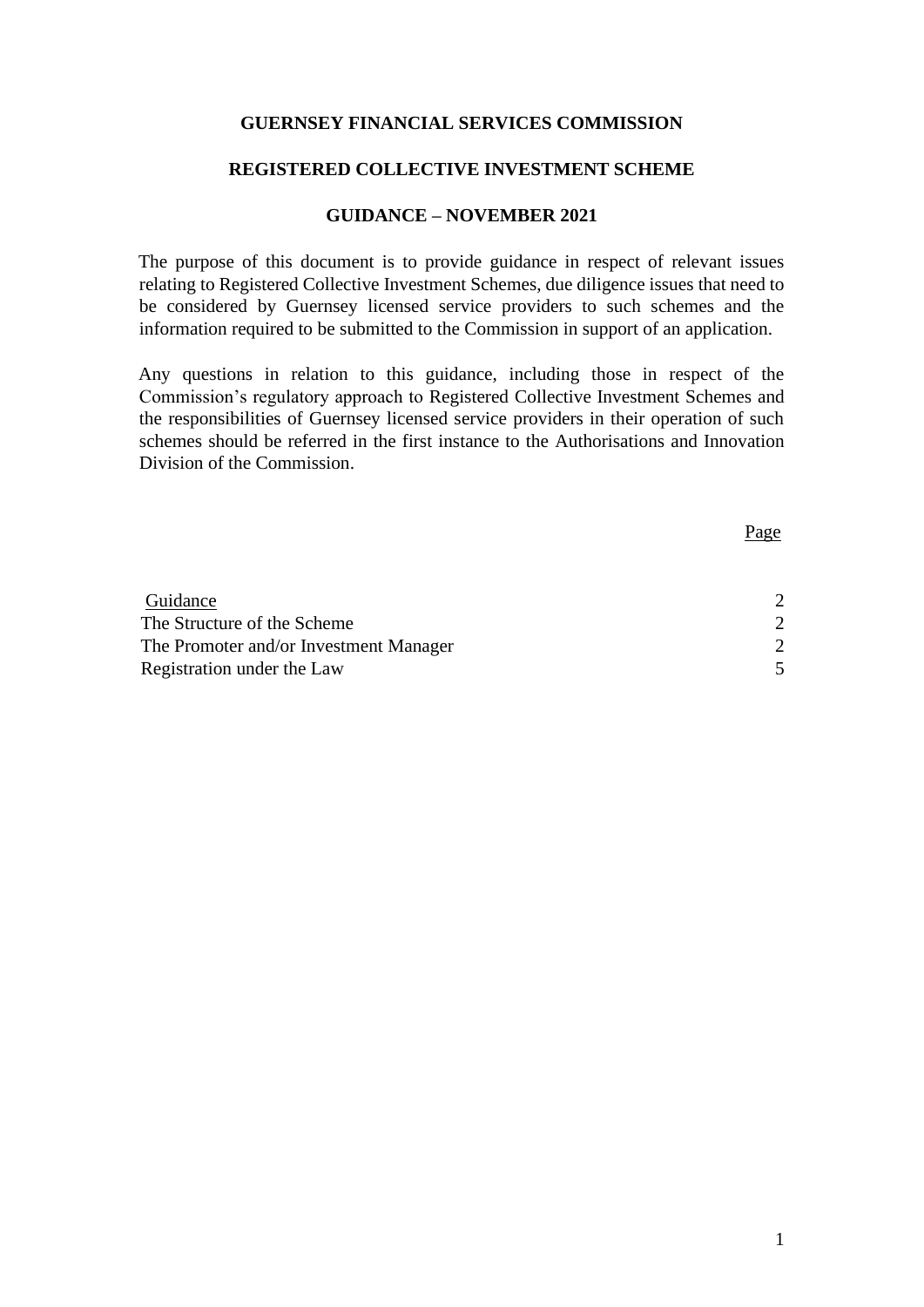# <span id="page-1-0"></span>**GUIDANCE**

# <span id="page-1-1"></span>**The Structure of the Scheme**

1. A Registered Collective Investment Scheme under the Protection of Investors (Bailiwick of Guernsey) Law, 2020 ("POI Law") can be a limited company (including a protected cell company or incorporated cell company), a limited partnership or a unit trust.

# <span id="page-1-2"></span>**The Promoter and/or Investment Manager**

- 2. The promoter and/or investment manager should be an institution regulated and in good standing, or, if conducting activities which do not require regulation, otherwise in good standing.
- 3. Good standing would imply that the institution itself, its directors, controllers and senior managers had not during the past 5 years been the subject of material disciplinary action by a regulator or professional body, or subject to any conviction for fraud, dishonesty or related offences of a financial nature.
- 4. The Guernsey licensed service provider associated with the application for registration under the POI Law must certify to the Commission that they have performed sufficient due diligence to be satisfied that the promoter and/or investment manager are fit and proper. In that regard, such service providers should take account of the issues referred to at 9(a), (b) and (c) below and should document their findings and conclusions accordingly.
- 5. For the avoidance of doubt, applications on behalf of newly formed promoters and/or investment managers will be considered. The Guernsey licensed service provider who is seeking the scheme's registration will need to consider the track record and experience of the controllers, directors and management of such entities taking into account their previous employment history. Such previous employment history should demonstrate that the individuals possess relevant experience in relation to managing or advising on investors' funds using similar investment strategies to those that will be adopted by the Registered Collective Investment Scheme. The licensed service provider's consideration of these matters and conclusions arising should be documented.
- 6. Where applicants are aware of issues in relation to a promoter and/or investment manager (which term should be taken to include their controllers, directors and management) and associated parties, but are uncertain of their materiality or possible impact on the subject application, they should consult Commission staff prior to submitting the formal application at the time they become aware of the issue.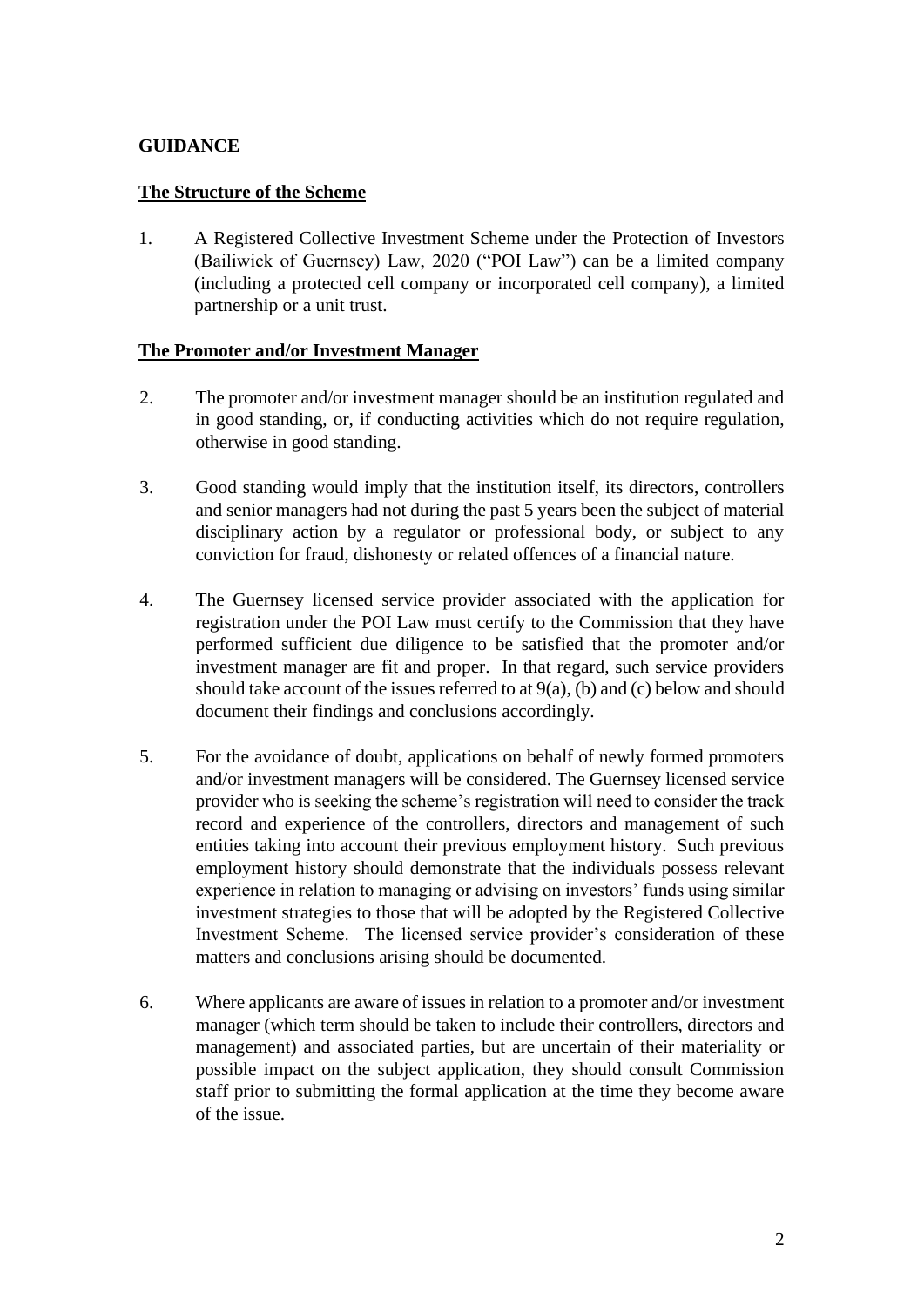- 7. Commission staff will assess licensees' application due diligence as part of their post-facto monitoring of licensees. If the Commission were to find that warranties provided were defective, or misleading, the Commission would take action against the licensee and in appropriate cases would exclude that licensee from future participation in the self-certification programme.
- 8. The Commission expects each licensee to ensure that its due diligence in respect of the promoter and/or investment manager and associated parties is updated on a regular basis. The Commission will not prescribe the means by which this requirement is to be achieved but as set out in 4 above licensees should take account of the issues at  $9(a)$ , (b) and (c) below and should document their findings and conclusions. Where licensees become aware of issues in relation to a promoter and/or investment manager (which term should be taken to include their controllers, directors and management) and associated parties, but are uncertain of their materiality or possible impact on the subject Registered Collective Investment Scheme, they should consult Commission staff, at the time they become aware of the issue.
- 9. Promoters and/or investment managers (including their directors, controllers and senior managers) must be fit and proper. This can be defined as being a requirement for integrity (or honesty), competence and solvency. Guernsey licensed service providers should ensure that the following issues are covered as part of their due diligence procedures in respect of new client relationships and that their findings and conclusions are documented.
	- (a) Integrity

Promoters and/or investment managers (which term should be taken to include their controllers, directors and management) should be of a high reputation and standing. Poor reputation would be considered to be a negative factor.

The promoter and/or investment manager must carry on their business with prudence, professional skill and honesty.

In the case of promoters and/or investment managers with a limited history, due to the fact that they are newly or recently established, the integrity of the controllers, directors and management should be assessed in the light of previous employment and experience. It would be expected that the Guernsey licensed service provider would make direct contact with relevant individuals' previous employers as part of the necessary due diligence enquiries.

Promoters and/or investment managers would be expected to deal openly and honestly with the Commission and any other regulatory authority to whose regulation they are subject (either on a consolidated basis or directly).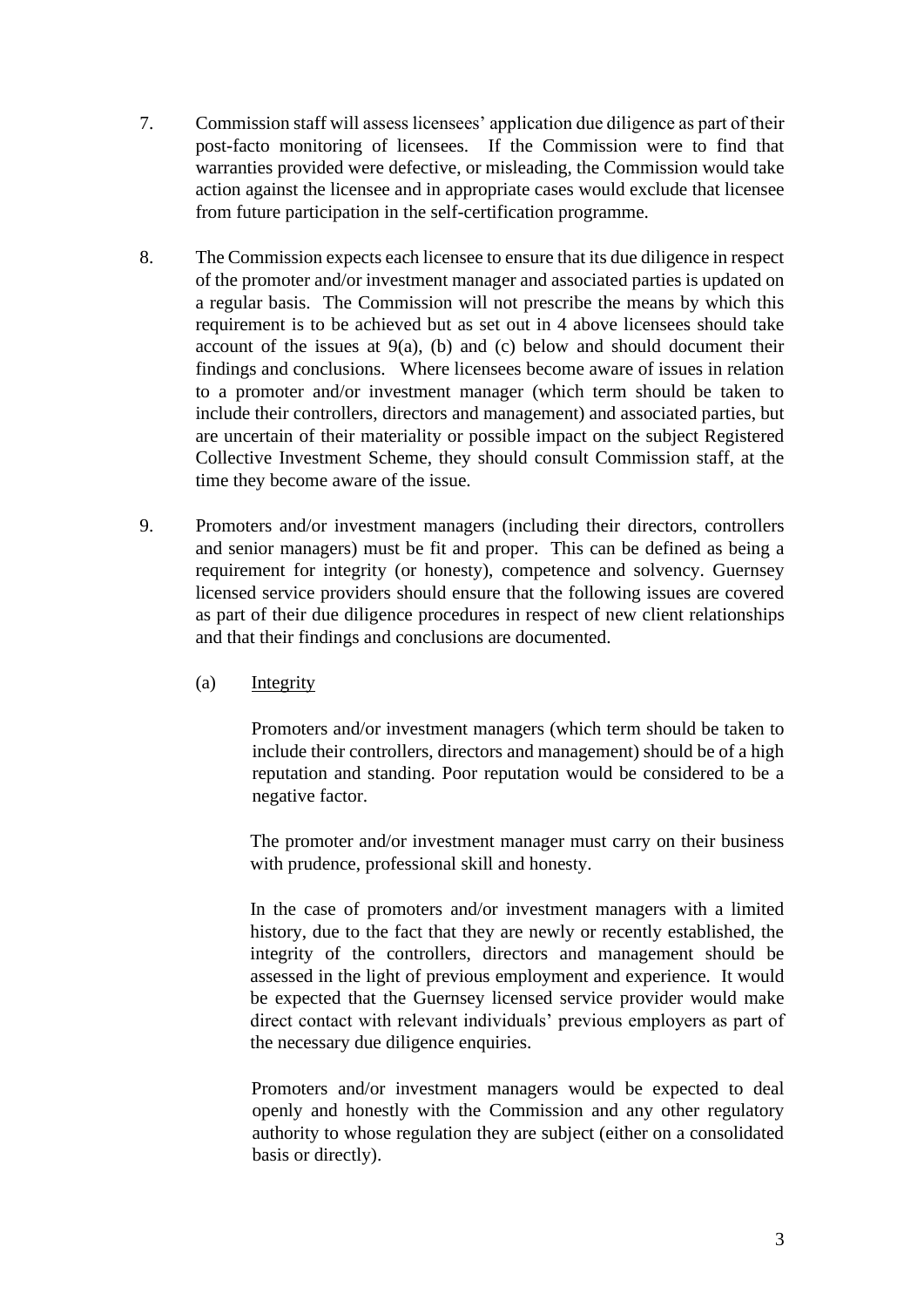## (b) Solvency

Promoters and/or investment managers should be solvent. A firm regulated in another jurisdiction should also comply with the solvency, capital adequacy or financial resources requirement (as appropriate) laid down by the relevant regulatory body to which it is accountable. Past performance in this respect should also be considered to ensure that relevant requirements have been consistently met in the past.

A promoter and/or investment manager that is not regulated would be expected to maintain a surplus of shareholders' funds as disclosed in its audited financial statements. Past performance in this respect should also be considered to ensure that relevant requirements have been consistently met in the past.

Promoters and/or investment managers would be expected to maintain adequate net liquid assets such that they are able to settle their debts when they fall due.

In the case of promoters and/or investment managers with a limited history, due to the fact that they are newly or recently established (that is, not being able to produce audited annual financial statements for a period of at least 24 months), it will be necessary for the Guernsey licensed service provider to consider financial projections relating to the proposal under consideration. It will also be necessary to consider whether the controllers, directors and management of such promoters and/or investment managers have previously been responsible for considering the solvency of an entity (for example, if they held a director role or financial control function). Where individuals have been directors or held relevant positions at entities that have gone into liquidation or suffered financial loss it will be necessary to consider the role undertaken by the relevant individual in such situations.

#### (c) Competence

The most obvious way to demonstrate competence is to have established a favourable track record, in a business similar to that to be conducted in the Bailiwick.

The promoter and/or investment manager should be able to demonstrate an acceptable complaints history. In the case of promoters and/or investment managers with a limited history, due to the fact that they are newly or recently established, it will be necessary for Guernsey licensed service providers to consider whether the controllers, directors and management of such entities have been subject to significant complaints whilst employed by other firms.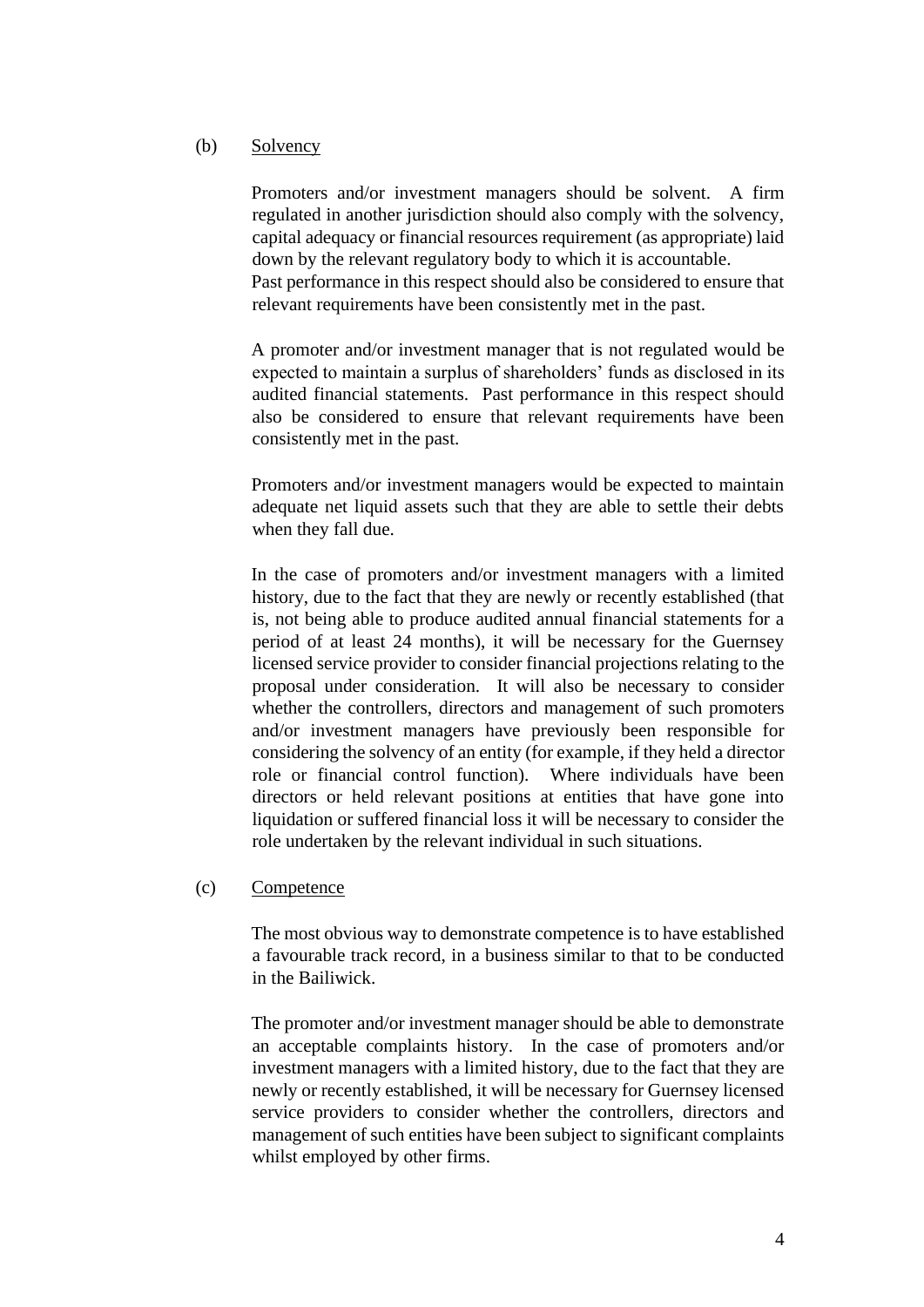Promoters and/or investment managers should have staff of adequate skills, knowledge and experience to undertake and fulfil their duties efficiently and effectively.

### <span id="page-4-0"></span>**Registration under the POI Law**

- 1. In order to consider granting the requisite registration to the Registered Collective Investment Scheme the Commission must receive a copy of the application form (Form REG 2019), which must be signed by the proposed designated administrator of the scheme.
	- (a) The form requires the proposed designated administrator to make the following declarations:
- "I confirm that we, as proposed designated administrator of the scheme, have performed sufficient due diligence to be satisfied that the promoter of, and the associated parties to, the scheme are fit and proper and that in this respect consideration has been given to all of the issues set out in the Guidance Document issued by the Commission dated November 2021."
- "I confirm that we, the proposed designated administrator of the scheme, are content that the disclosures in the scheme's prospectus/offer document or equivalent meet the requirements of the Prospectus Rules 2021 and that the following disclosures are made in the scheme's prospectus/offer document or equivalent:

The Company is a Registered Closed-[Open-] ended investment scheme registered pursuant to the Protection of Investors (Bailiwick of Guernsey) Law, 2020 and the Registered Collective Investment Scheme Rules 2021 issued by the Guernsey Financial Services Commission (the "Commission"). The Commission, in granting registration, has not reviewed this document but has relied upon specific warranties provided by  $\lceil \bullet \rceil$ , the Company's designated administrator."

"The Commission takes no responsibility for the financial soundness of the [Scheme] or for the correctness of any of the statements made or opinions expressed with regard to it."

**The Commission attaches great importance to these warranties. It expects applicants to be able to demonstrate that they have documentary evidence to support the warranties given, and to be able to produce that evidence immediately should the Commission request it. Applicants who cannot substantiate their applications may, as noted in paragraph 7 of this**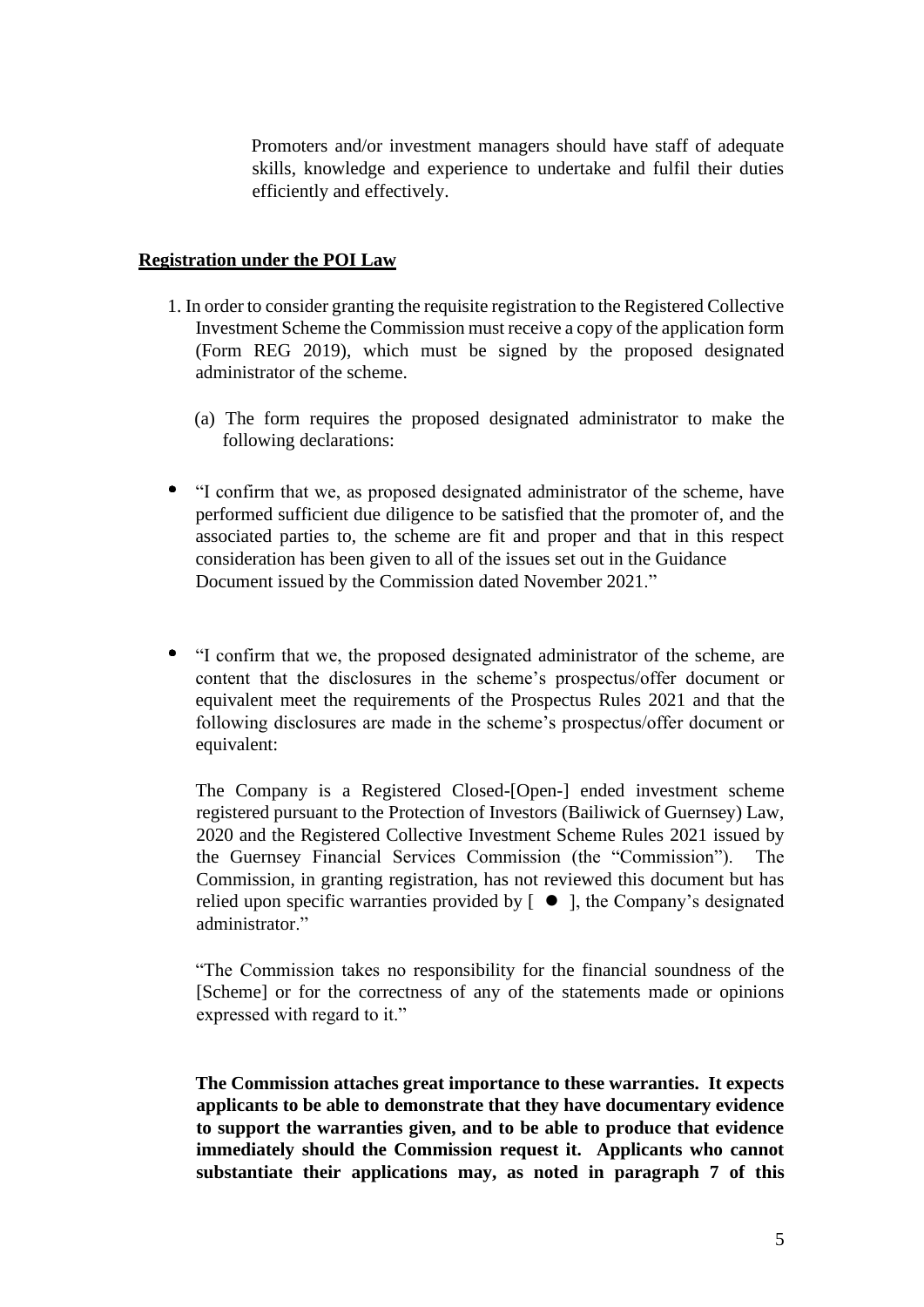## **guidance, find themselves excluded from participation in the Registered Collective Investment Scheme self-certification programme.**

- (b) Submission of fully completed Forms PQ in respect of controllers, directors of the promoter and scheme (as appropriate);
- (c) Payment of the application fee required under the relevant fee regulations;
- (d) Submission of certified complete final copies of the following documents:-
	- (i) prospectus, offering document or equivalent;
	- (ii) the application form, subscription agreement or equivalent;
	- (iii) constitutive documents, that is the articles of incorporation, trust deed or limited partnership agreement, as applicable;
	- (iv) all material agreements entered into by the scheme.
- (e) The licensing under the POI Law of persons intending to carry on a restricted activity within the Bailiwick of Guernsey in connection with the scheme. Reference should also be made to 3 below.
- 2. The Commission will declare the necessary registration under the POI Law within three working days of receipt/resolution of all of the above issues. Following receipt of the formal application made by the licensed service provider in respect of the proposed Registered Collective Investment Scheme the Commission will conduct limited enquiries into the parties to be associated with the scheme and will consider the scheme's investment objectives. Any concerns arising from these enquiries and consideration will be raised with the Guernsey licensed service provider and may, in extreme cases, delay issue of the relevant registration. Where licensees have questions about any aspect of the proposed scheme and its operation or become aware of issues in relation to a promoter and/or investment manager (which term should be taken to include their controllers, directors and management) and associated parties, but are uncertain of their materiality or possible impact on the subject Registered Collective Investment Scheme, they should consult Commission staff, prior to the submission of a formal application to the Commission, at the time they become aware of the issue. This will assist Commission staff in expediting the formal application. The Commission's limited enquiries and consideration referred to above should not be considered to be a substitute for the licensee's responsibilities referred to in this document.